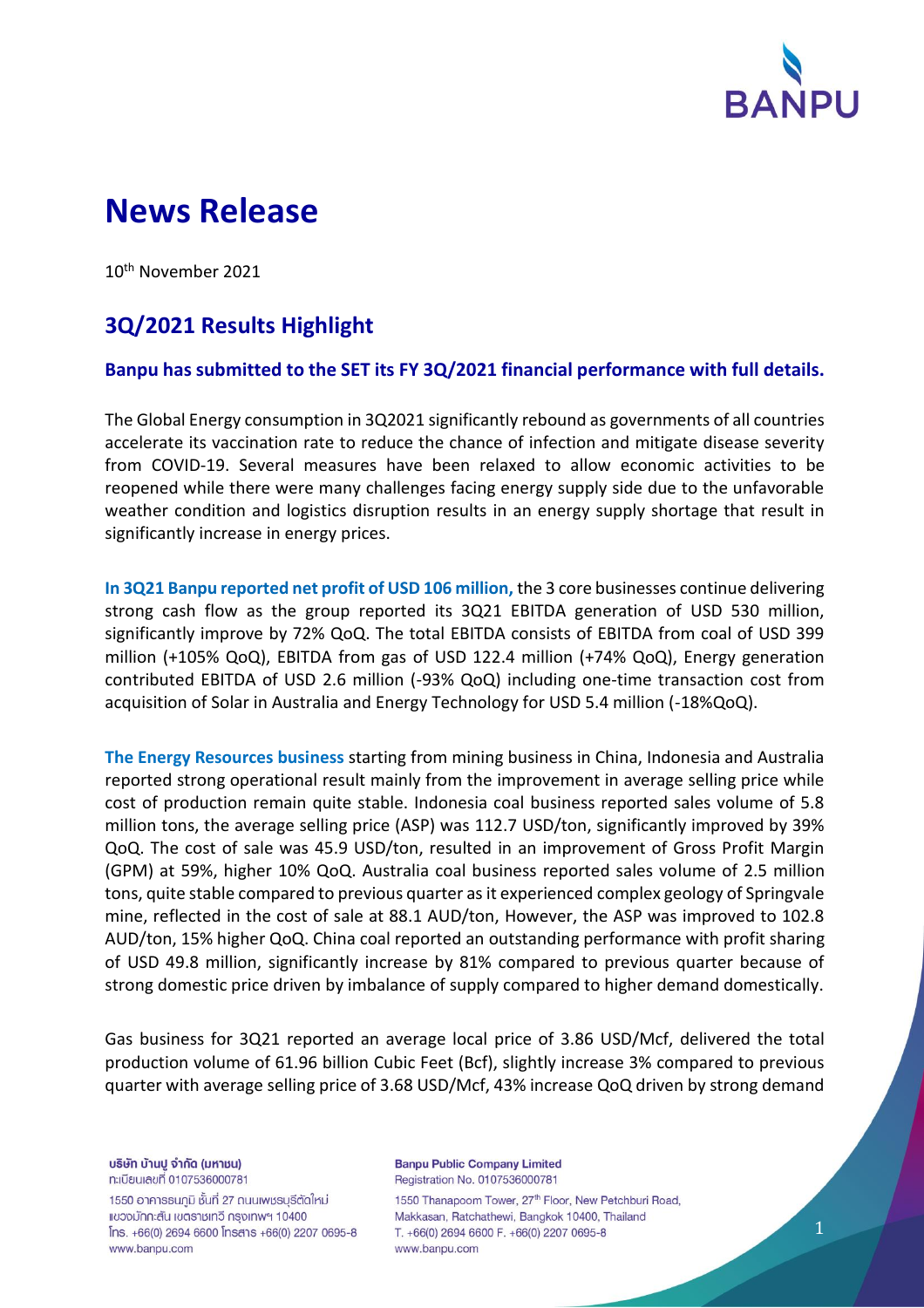

resulted from a reopening of economic activities while the gas production increased in a slower pace due to the delayed in investing and developing new gas wells.

**The Energy generation business** in 3Q21, HPC power plant reported an equity income of USD 21.7 million, decreased by 38% QoQ due to the planned maintenance of unit 1 and unit 3 resulted in an Equivalent availability factor (EAF) of 75%. Nakoso power plant in Japan that achieved Commercial Operation Date (COD) since April, also reports share of profit of USD 3.1 million. BLCP reported loss sharing of USD 1.7 million due to the impact from deferred tax expenses and unrealized loss from exchange rate translation. CHPs operation in China experienced challenges from high Chinese domestic coal cost that impacted to CHPs operation, however with the heat subsidy received at Zhending plant, helps lessen the impact from higher coal cost, so it reported net loss of USD 1.0 million. While Shanxi Lu Guang (SLG) power plant in China started its commercial dispatch to the national transmission system and will continue to gradually improve its efficiency. However, it also experiences high domestic Chinese coal cost, so it reported loss sharing of USD 7.1 million.

For Renewable business including solar power plants in China and Japan reported lower performance due to its seasonal impact resulted in lower irradiation. Solar business in China reported revenue of USD 7.4 million, decrease by 10% QoQ, with an average capacity factor of 15%. Solar business in Japan reported significant increase in TK dividend distribution of JPY 470 million. While projects under construction which consists of Vin Chau wind project in Vietnam and 2 Solar farms in Japan including Shirakawa project and Kessennuma project for total of 30 MW are actively progressing to complete its construction despite some challenges due to COVID-19 measures in the areas that might caused slightly shift in its COD schedule.

**For Energy Technology business**, it continues strengthening E mobility platform and expand the Energy Management solutions by acquired Engie Services company (Thailand) covering wide ranges of services including procuring, installing, operating, maintaining, and enhancing energy systems for commercial and industrial clients in Thailand with contracts on hand and future contracts in pipeline.

บริษัท บ้านปู จำกัด (มหาชน) ทะเบียนเลขที่ 0107536000781

1550 อาคารธนกูมิ ชั้นที่ 27 ถนนเพชรบุรีตัดใหม่ แขวงมักกะสัน เขตราชเทวี กรุงเทพฯ 10400 lns. +66(0) 2694 6600 lnsans +66(0) 2207 0695-8 www.banpu.com

**Banpu Public Company Limited** Registration No. 0107536000781

1550 Thanapoom Tower, 27<sup>th</sup> Floor, New Petchburi Road, Makkasan, Ratchathewi, Bangkok 10400, Thailand T. +66(0) 2694 6600 F. +66(0) 2207 0695-8 www.banpu.com

2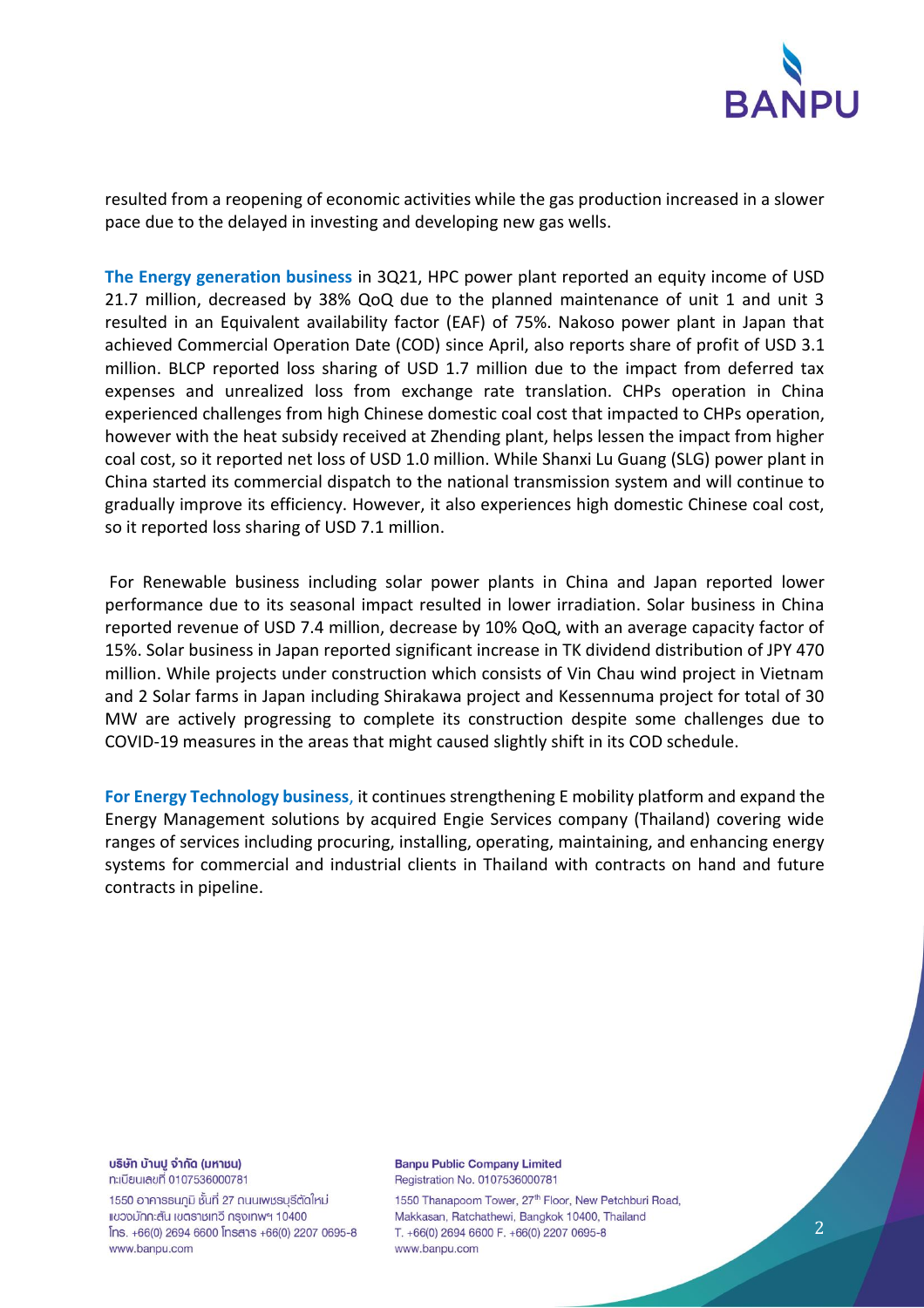

### **Summary of 3Q/2021 results**

| <b>Year-end Dec ('M.USD)</b>        | 3Q21    | <b>2Q21</b> | <b>3Q20</b> | <b>Note</b>                                                            |  |  |
|-------------------------------------|---------|-------------|-------------|------------------------------------------------------------------------|--|--|
| <b>Coal sales volume (M.Tonnes)</b> | 8.7     | 7.8         | 8.0         | Indonesia5.8mt (+19%QoQ, +35%YoY), Australia2.5mt (0%QoQ, -23%YoY),    |  |  |
| Sales revenues                      | 1,161.5 | 799.3       | 470.5       | and Coal trading 0.4mt. ASP Indo US\$112.7/t, ASP Australia A\$102.8/t |  |  |
| Cost of sales                       | (619.5) | (530.0)     | (373.3)     |                                                                        |  |  |
| Gross profit                        | 542.0   | 269.3       | 97.2        | GPM from coal 48% (GPM Indo coal 59%, GPM Australia coal 14%)          |  |  |
| <b>GPM</b>                          | 47%     | 34%         | 21%         | GPM from Gas 53%, GPM from Power 1%                                    |  |  |
| Adminstrative expenses              | (72.6)  | (53.5)      | (22.3)      |                                                                        |  |  |
| Selling expenses                    | (51.6)  | (34.4)      | (38.5)      |                                                                        |  |  |
| Royalty                             | (87.1)  | (56.9)      | (37.5)      |                                                                        |  |  |
| Equity income                       | 64.1    | 63.0        | 31.8        | Equity income from China coal US\$50m, HPC US\$21.7m, BLCP (US\$1.7m)  |  |  |
| Other                               | 5.0     | 4.1         | 5.6         | SLG (US\$7.1m), Nakoso US\$3.1m and Solar & Tech business (US\$1.9m)   |  |  |
| <b>EBIT</b>                         | 399.8   | 191.6       | 36.4        |                                                                        |  |  |
| <b>EBIT margin</b>                  | 34%     | 24%         | 8%          |                                                                        |  |  |
| Interest expenses                   | (42.9)  | (40.9)      | (41.6)      |                                                                        |  |  |
| <b>Financial expenses</b>           | (3.3)   | (2.1)       | (1.3)       |                                                                        |  |  |
| Income tax - Core business          | (46.1)  | (20.6)      | (4.7)       |                                                                        |  |  |
| Minorities                          | (46.6)  | (35.5)      | (9.3)       |                                                                        |  |  |
| Net profit before extra items       | 260.9   | 92.5        | (20.5)      |                                                                        |  |  |
| Non-recurring items                 | (4.8)   | (3.5)       | (2.5)       |                                                                        |  |  |
| Gain (Loss) on Derivatives          | (176.9) | (48.2)      | (6.8)       | Loss from financial derivative instruments                             |  |  |
| Income tax - Non core business      | (0.3)   | (1.0)       | (0.1)       |                                                                        |  |  |
| Deferred tax income/expenses        | (14.2)  | (10.9)      | (6.5)       |                                                                        |  |  |
| Net profit                          | 64.7    | 28.9        | (36.4)      |                                                                        |  |  |
| Net gains (losses) on exchange rate | 41.8    | 13.4        | 19.8        | FX gain from the depreciation of Thai Baht against US Dollar           |  |  |
| Net profit                          | 106.5   | 42.3        | (16.6)      |                                                                        |  |  |
| EPS (USD/share)                     | 0.021   | 0.008       | (0.003)     |                                                                        |  |  |
| Depreciation                        | 68.1    | 67.2        | 55.5        |                                                                        |  |  |
| Amortization                        | 61.7    | 49.6        | 53.8        |                                                                        |  |  |
| Depre & Amortization                | 129.7   | 116.8       | 109.3       |                                                                        |  |  |
| <b>EBITDA</b>                       | 529.6   | 308.4       | 145.7       | EBITDA from Coal of US\$399m, Gas US\$122.2m, Power US\$3m             |  |  |
| <b>EBITDA margin</b>                | 46%     | 39%         | 31%         | and Energy Tech US\$5.4m                                               |  |  |

#### บริษัท บ้านปู จำกัด (มหาชน) ทะเบียนเลขที่ 0107536000781

1550 อาคารธนภูมิ ชั้นที่ 27 ถนนเพชรบุรีตัดใหม่ แขวงมักกะสัน เขตราชเทวี กรุงเทพฯ 10400 Ins. +66(0) 2694 6600 Insans +66(0) 2207 0695-8 www.banpu.com

#### **Banpu Public Company Limited** Registration No. 0107536000781

1550 Thanapoom Tower, 27<sup>th</sup> Floor, New Petchburi Road, Makkasan, Ratchathewi, Bangkok 10400, Thailand T. +66(0) 2694 6600 F. +66(0) 2207 0695-8 www.banpu.com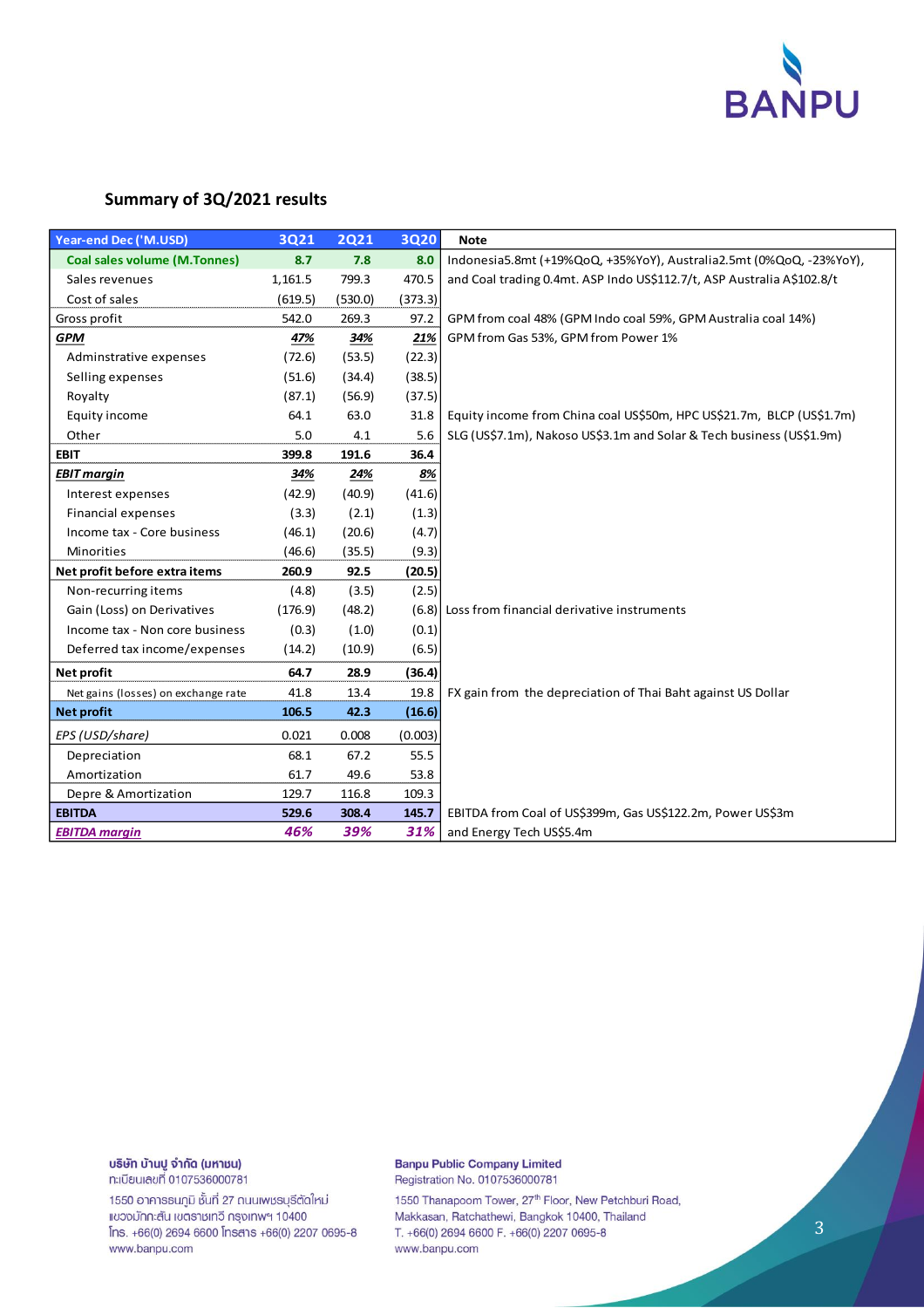

| <b>DETAIL OF PROFIT&amp;LOSS STATEMENT</b>   | <b>3Q21</b> | <b>2Q21</b> | <b>3Q20</b> |         |
|----------------------------------------------|-------------|-------------|-------------|---------|
| <b>ROM Production (M. tonnes)</b>            |             |             |             |         |
| Total production of Coal Indonesia           | 4.40        | 4.48        | 4.93        |         |
| <b>Total production of Coal Australia</b>    |             | 2.73        | 2.26        | 2.85    |
| <b>Total Production</b><br>M.Ton             |             | 7.13        | 6.75        | 7.78    |
| <b>Coal sales volume (M tonnes)</b>          |             |             |             |         |
| <b>ITMG own</b>                              |             | 5.17        | 4.46        | 3.97    |
| <b>Other Source</b>                          |             | 0.65        | 0.42        | 0.35    |
| Total Coal Sales - Indonesia                 |             | 5.82        | 4.88        | 4.31    |
| Coal Sales - Coal Australia                  |             | 2.49        | 2.49        | 3.23    |
| Coal Sales - China (traded coal)             |             | 0.41        | 0.44        |         |
| Coal Sales - Others & Elimination            |             | 0.01        | 0.02        |         |
| <b>Total sale volume</b>                     | M.Ton       | 8.74        | 7.84        | 7.55    |
| <b>Sales revenue (M.USD)</b>                 |             |             |             |         |
| Sales revenue - ITMG                         |             | 597.8       | 369.9       | 200.2   |
| <b>Other Sources</b>                         |             | 58.0        | 25.5        | 11.6    |
| Sales revenue - Coal Indonesia               |             | 655.8       | 395.4       | 211.8   |
| Sales revenue - Coal Australia               |             | 187.7       | 172.4       | 181.9   |
| Sales revenue - China (traded coal) & Others |             | 26.5        | 18.9        |         |
| <b>Revenue from COAL business</b>            | 869.9       | 586.7       | 393.7       |         |
| <b>Revenue from POWER business</b>           | 39.2        | 35.6        | 38.1        |         |
| <b>Revenue from GAS business</b>             | 230.5       | 160.1       | 10.5        |         |
| <b>Revenue from OTHER business</b>           |             | 21.8        | 16.9        | 9.4     |
| <b>Total revenues</b>                        | M.USD       | 1,161.5     | 799.3       | 451.8   |
| <b>Cost of sale (M USD)</b>                  |             |             |             |         |
| Cost of sales - ITMG                         |             | (209.8)     | (177.1)     | (128.9) |
| <b>Other Sources</b>                         |             | (57.6)      | (26.0)      | (10.3)  |
| Cost of sales - Coal Indonesia               |             | (267.4)     | (203.1)     | (139.2) |
| Cost of sales - Coal Australia               |             | (160.8)     | (157.0)     | (161.3) |
| Cost of sales - China (traded coal) & Others |             | (25.1)      | (16.6)      | (17.4)  |
| <b>COST OF SALE - COAL business</b>          |             | (453.3)     | (376.7)     | (318.0) |
| <b>COST OF SALE - POWER business</b>         | (38.7)      | (33.3)      | (30.7)      |         |
| <b>COST OF SALE - GAS business</b>           |             | (109.4)     | (105.1)     | (16.9)  |
| <b>COST OF SALE - FUEL business</b>          |             | (0.7)       | (1.4)       |         |
| <b>COST OF SALE - OTHER business</b>         |             | (17.3)      | (13.6)      | (8.0)   |
| <b>Total cost of sale</b>                    | M.USD       | (619.5)     | (530.0)     | (373.5) |

**บริษัท บ้านปู จำกัด (มหาชน)**<br>ทะเบียนเลขที่ 0107536000781

1550 อาคารธนภูมิ ชั้นที่ 27 ถนนเพชรบุรีตัดใหม่<br>แขวงมักกะสัน เขตราชเทวี กรุงเทพฯ 10400 Ins. +66(0) 2694 6600 Insans +66(0) 2207 0695-8 www.banpu.com

**Banpu Public Company Limited** Registration No. 0107536000781

1550 Thanapoom Tower, 27<sup>th</sup> Floor, New Petchburi Road, Makkasan, Ratchathewi, Bangkok 10400, Thailand T. +66(0) 2694 6600 F. +66(0) 2207 0695-8 www.banpu.com

 $\overline{4}$